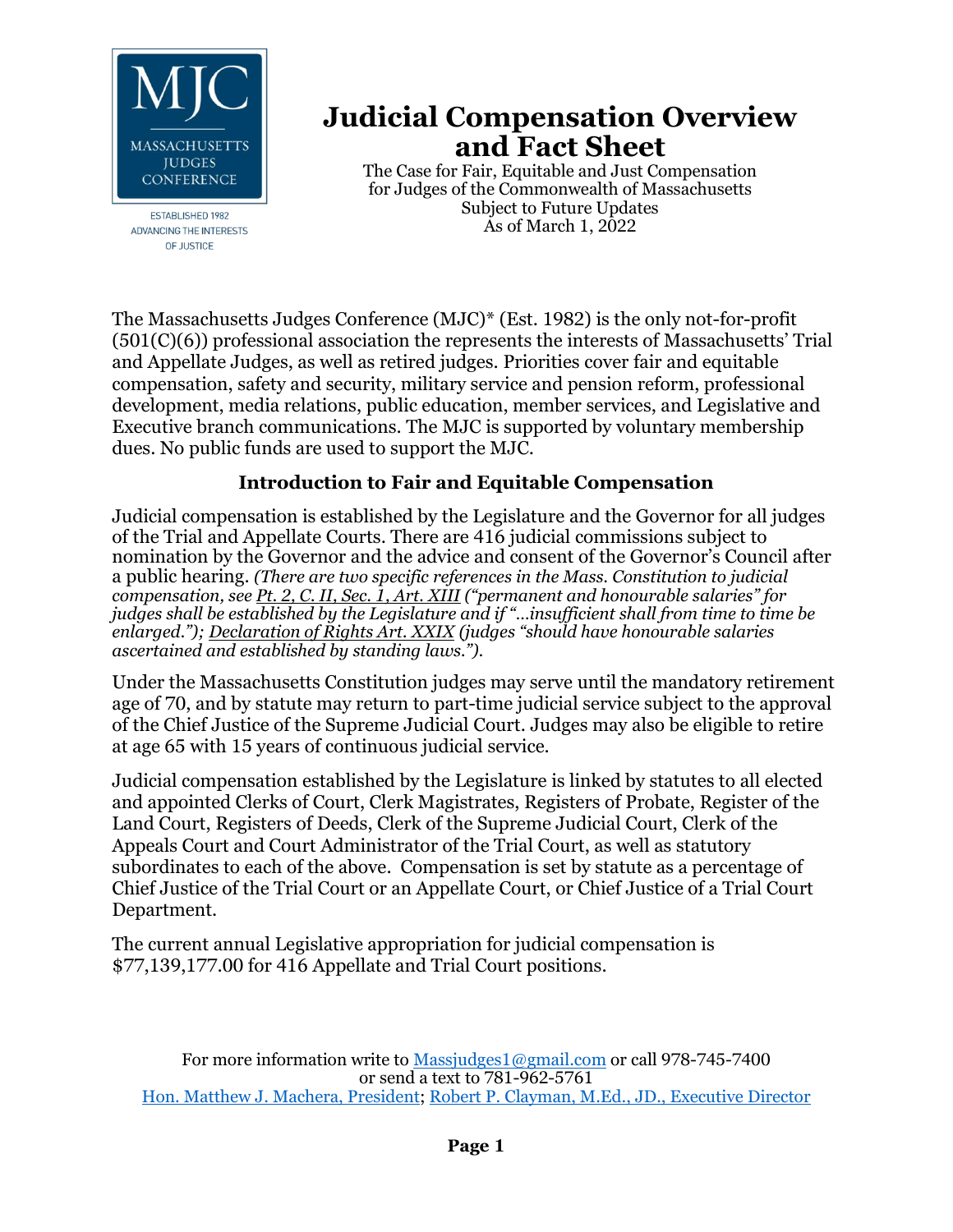#### **Major findings from the compensation history data:**

- As of January 2022, Massachusetts national ranking was  $40<sup>th</sup>$  when compensation was adjusted based upon a uniform cost-of-living index (See attached 2022 National Judicial Compensation Survey, National Center for State Courts, January 2022)
- Between 2018 and 2022, the cost-of-living reduced the net income of judges by 25% each year
- Between 2018 and 2022, 23 of 34 years has not included an adjustment in compensation that minimally kept pace with inflation
	- o The average increase between 1988 and 2022 was 2.58% (see attached MJC Compensation History)
	- o Any net loss due to inflation has not been recovered by subsequent compensation increases
- A first-year associate in a major Boston law firm will earn, on average, \$20,000.00 more than a judge with 15 or more years of litigation or other significant experience, and the rate of increase for an associate in his/her first five years would exceed a judge's compensation by more than 33%
- A \$35,000.00 increase in compensation for Trial Court Judges in 2022 would change Massachusetts ranking from  $40<sup>th</sup>$  to  $20<sup>th</sup>$  when adjusted for the cost of living

**The cost of living in Massachusetts is among the highest in the United States and has a significant impact on judicial compensation.** (There is no provision in Massachusetts law for judges to receive an automatic cost-of-living increase. By contrast, the Governor, Lt. Governor, Constitutional Officers and Members of the Legislature are subject to automatic, bi-annual compensation adjustments. See, Mass. Const., Articles of Amend. CXVIII and G.L. c. 6 sec. 1 and 2; c. 9 sec. 1; c. 10 sec. 1; c. 11 sec. 1; c. 12 sec. 1.)

- Massachusetts Trial Judges' annual compensation ranks 40th<sup>th</sup> out of 52 state jurisdictions after applying a uniform Cost of Living formula. (January 1, 2022, National Center for State Courts Judicial Compensation Survey.) The average national ranking for Massachusetts, when adjusted for the cost-of-living between 2012 to 2021 is 42<sup>nd</sup>. The highest ranking was  $34<sup>th</sup>$  in 2019. The lowest ranking was 50th in 2013.
- In 34 years Massachusetts Judges received 13 compensation increases between 1988 and 2022. Most increases have been divided over two to three fiscal years. The average increase is 2.58% over 34 years. The average increase between 2014 and 2021 is 5.42%. This analysis provides a clear view of the path to Massachusetts' current national ranking of 40<sup>th</sup>, reflecting nearly 20 of 34 years without a change in compensation.

## **Attracting and Retaining Experienced, Skilled and Committed Attorneys to a Judicial Career**

*In July 2000, the Boston Bar Association Ad Hoc Committee on Judicial Compensation wrote: "Unless appropriate steps are taken to ensure that the judiciary is able to continue to attract and retain qualified, experienced individuals equipped to handle matters of this complexity, our system will fail the citizens of* 

For more information write to [Massjudges1@gmail.com](mailto:Massjudges1@gmail.com) or call 978-745-7400 or send a text to 781-962-5761 [Hon. Matthew J. Machera, President;](mailto:MMachera@verizon.net) [Robert P. Clayman, M.Ed., JD., Executive Director](mailto:MassJudges1@gmail.com)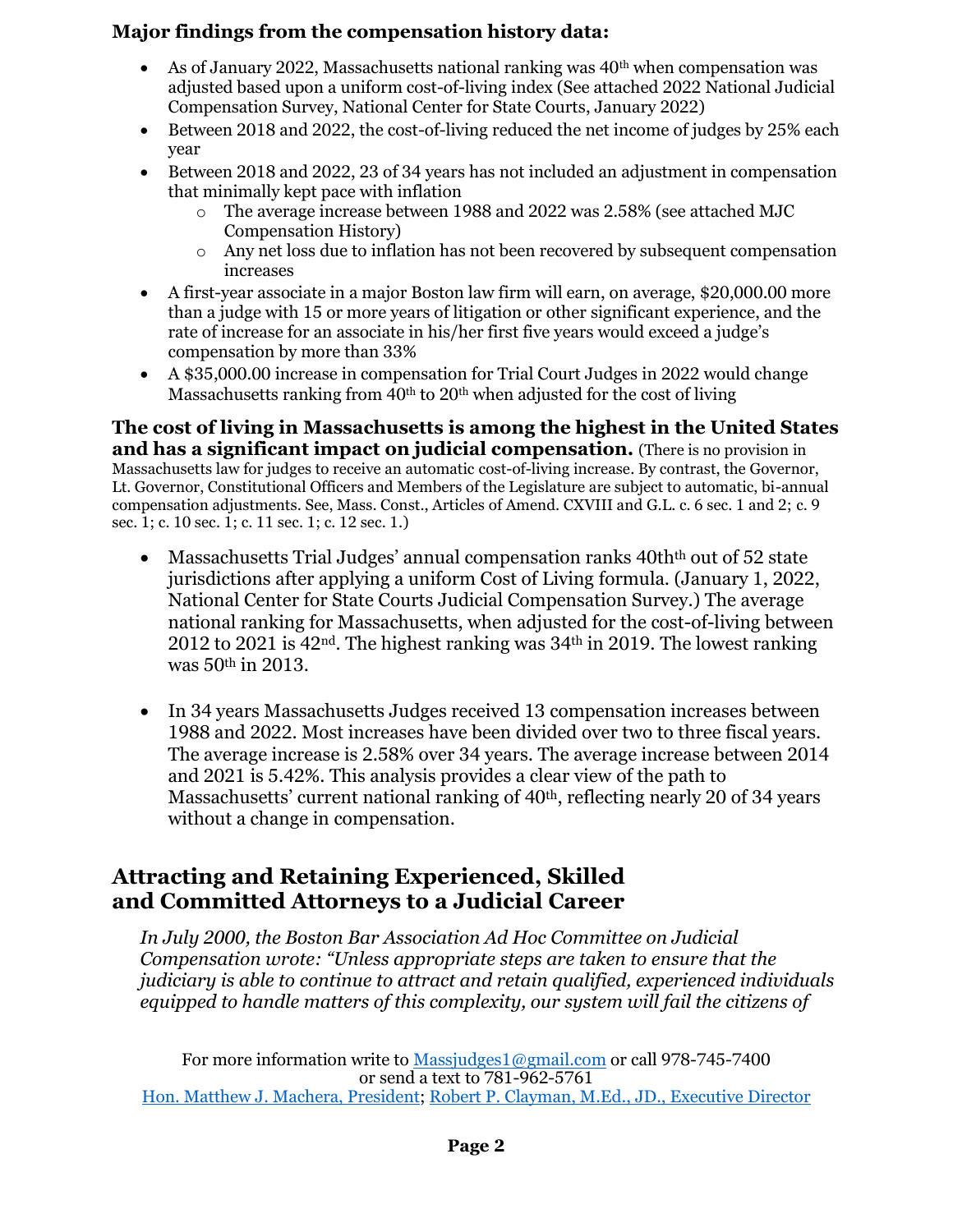*Massachusetts. An increasing number of litigants will opt to take complicated and socially significant disagreements to private alternative dispute resolution firms; and an increasing number of qualified lawyers will opt to work for such firms rather than serve on the bench. We as a society run the risk of losing the benefits that spring from the creation of a body of public law…leaving a gap in published court decisions that traditionally guide the conduct of individuals, business entities and governmental bodies." (See Boston Bar Ad Hoc Committee Report, p. 3.)*

- In a competitive Boston based labor market in which a first-year associate at a law firm may be offered \$220,000, or a midcareer litigator may earn in excess of \$400,000, or in-house counsel positions demand competitive salaries, the courts must consider a compensation structure that will attract and retain lawyers to the bench with the requisite knowledge, skills, and long-term commitment to public service, as well as assuming leadership roles.
- Under the Massachusetts Code of Judicial Conduct, judges are limited to specific sources of additional income, such as teaching or publishing. (Rules of the Supreme Judicial Court: Rule 3:09, Massachusetts Code of Judicial Conduct, Canon  $\overline{4(A)}(B)$  and Canon 5(A)(3). Judges may accept "reasonable and commensurate" compensation from teaching, honoraria or speaking so long as no conflict of interest is created thereby. Massachusetts Judges are required to file an annual statement with the Supreme Judicial Court of income earned in addition to their judicial salary.)
- Whether it is during an economic downturn or the current pandemic, judges' service to the people of the Commonwealth resulted in uninterrupted access to justice, met the highest standards of due of process of law.
- Massachusetts judges are nationally recognized for innovation in transparent court management, public accountability, sentencing alternatives, meeting the needs of people with complex mental health and substance abuse issues.
- Recruiting new judges and retaining experienced udges must consider future retirements:
	- o Mandatory Retirements between 2021 and 2031 (at age 70): 176
		- Number of judges eligible to retire prior to age 70: 171
	- o Mandatory retirements 2022-2026: 70
		- **Early retirements: 2022-2026:73**
- Compensation and benefits are major considerations during the judicial recruiting and retention of judges

### **Documents Used as Historic References and Sources**

- The Massachusetts Constitution and General Laws of the Commonwealth
- Massachusetts Judges Conference Compensation Tracking 1988-2021 (attached)
- National Center for State Courts, National Judicial Compensation Survey, January 2021, July 2021 and January 2022

For more information write to [Massjudges1@gmail.com](mailto:Massjudges1@gmail.com) or call 978-745-7400 or send a text to 781-962-5761 [Hon. Matthew J. Machera, President;](mailto:MMachera@verizon.net) [Robert P. Clayman, M.Ed., JD., Executive Director](mailto:MassJudges1@gmail.com)